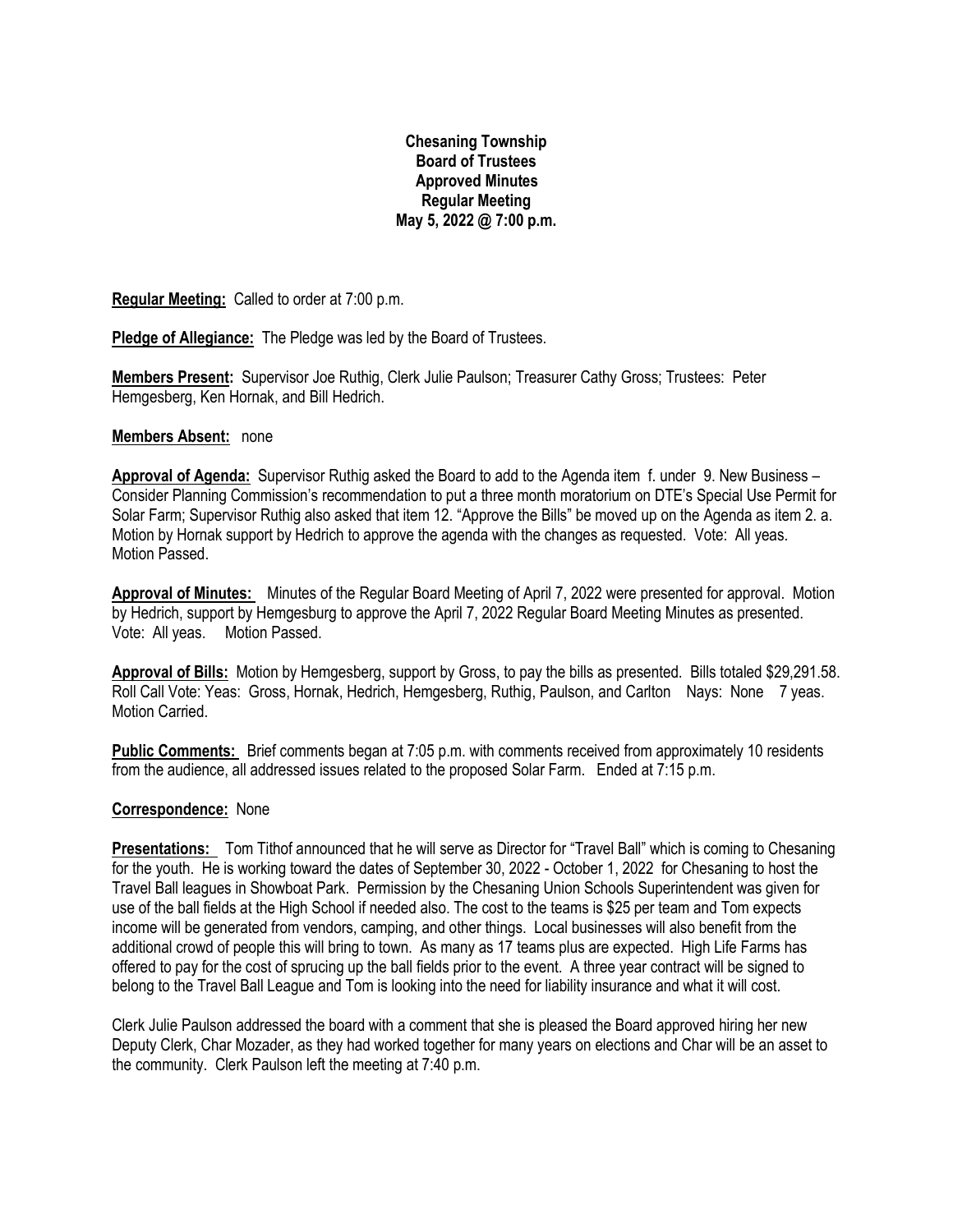# **Committee/Board Reports:**

County Commissioner – Kyle Harris was not present to report. Joe Wasmiller, Albee Township Trustee addressed the Board and audience announcing that he is running for County Commissioner in District 7.

County Road Commission – No one present to report

SCTOA – No meeting.

Cemetery – Hedrich reported that the water is turned on partially at the cemetery while a leak is being addressed and more black dirt is needed. Trustee Hemgesberg said the black dirt that is already spread has been seeded and there is an additional sink hole by another catch basin.

Building Official – No report

Ordinance Enforcement Officer – No report.

Rehmann Health Center – Mobile Dental Clinic was well attended on April 26th and the next clinic is scheduled for May 24th. WIC continues to operate remotely. WIC nutritionists will be coming to the Rehmann Health Center on July 19<sup>th</sup> to hand out coupons for the WIC participants to use at fresh farm markets this summer. A meeting of the representatives of Chesaning Area United Appeal (CAUA) will be held on Monday, May 9th to distribute \$16,000 received through donations during the CAUA 2021/2022 Campaign. The funds will be given to the five groups in town who applied for CAUA funding - Rehmann Health Center, Young at Heart, CAER Center, Manna From Heaven and the River Rapids Library. Also the winners of the two \$25 gift cards will be awarded to Joe Guziak (gift donated by Frank's Supermarket) and Judie and Louie Giesken (gift donated by Marathon Gas Station).

Fire Board – A fire board meeting was held on April 13, 2022. 54 fire calls year to date have been made, 13 of them were in the month of March. Brandon Fall has become a certified NFPA Inspector. Ladder testing has been completed and everyone passed. Hose testing is scheduled for June. Thank you to Glen Cooper and Clayton Barancik for installing new LED lights in the truck bay. Also thanks to Joe Loos and Sure Shot Hearing & Cooling for donating his scissor lift to do the work. The fire department hosted a State accredited electric vehicle class on April 23<sup>rd</sup> with 40 people attending.

MMWA – Ken Hornak read the report from MMWA which included reference to a revision to the proposal submitted by WM formerly Waste Management regarding the new upcoming contract for 2023.

Task Force – Trustee Carlton attended the Task Force Meeting on April 26th. Laura Greenfelder talked about her facilities, employees and locations.

Parks and Rec – No meeting.

## **Board Officials Reports:**

Supervisor: Supervisor Ruthig attended the SAGA meeting on April 18, 2022. Removal of retired parcel identification numbers was discussed and requirement of surveys for land splits and enhancements was reviewed. Possibly a note on the tax bill with the SAGA website will be included in the next tax bill. The next meeting is scheduled for July 18 2022. Supervisor Ruthig attended the MTA Conference and Expo April 25 through the 28<sup>th</sup>. Ruthig also attended the MTA district caucus where Joanne Boehler was reelected as our District Director. Bill Deater, Supervisor from Grant Township has been elected President of the MTA. Planning commission met May 4, 2022. Porta Johns have been delivered to Parshallburg Park and Chesaning Township Park.

Clerk: Char Mozader replaced Kris Hilzinger as Deputy Clerk.

Treasurer: A State Revenue Share check in the amount of \$39,394.00 was received which is up by \$5,316 from the May 2021 payment received. Escrow requests are now coming in for the summer 2022 tax season.

## **Unfinished Business:**

- a. Consider Medical Marijuana Ordinance Supervisor Ruthig included a copy of the ordinance in the Board Packet with changes highlighted that need to be made. Work will continue to complete the Ordinance.
- b. Dedication Parshallburg Park The sign dedication for former Chesaning Township Supervisor, Robert Corrin will take place Sunday, May 22 at 2:00 p.m. A few people have offered to speak at the dedication. The Corrin Family invites all for refreshments being served at the Riverfront Grille after the dedication.
- c. Discuss Cleanup at Parshallburg Park Supervisor Ruthig and Rick Delong of the Conservation Club are heading up a spring clean-up at Parshallburg Park starting at 9:00 a.m. on May 7, 2022. Sara Tomac has offered to transport large rocks from their farm to place as landscaping around the sign being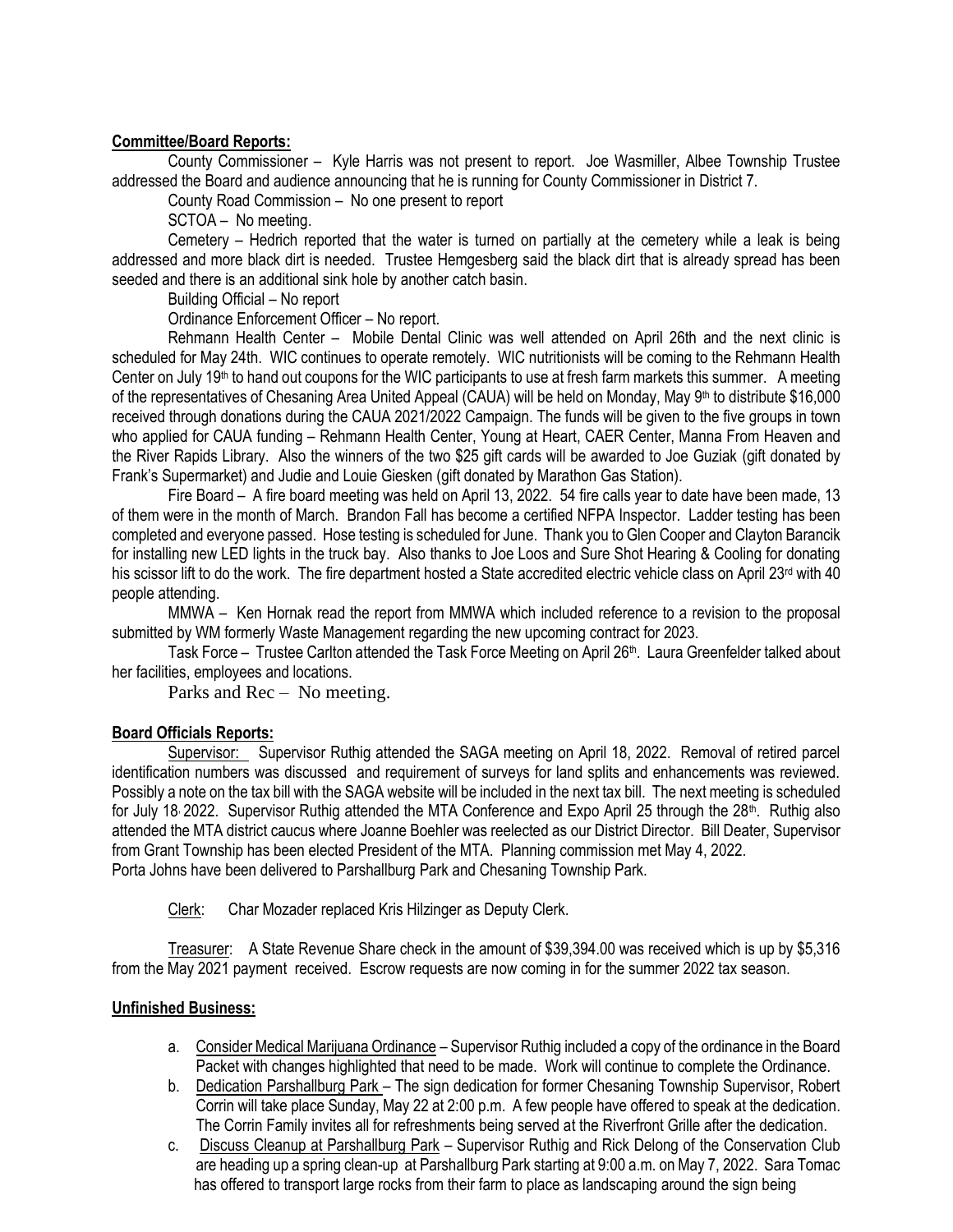dedicated to Supervisor Corrin. All are welcome to come and help.

#### **New Business:**

- a. Appoint Board Member to Chesaning Brady Fire Dept. Motion by Hemgesberg, support by Hedrich to reappoint Mary VanLoon to the Chesaning Brady Fire Board for the term ending 3/31/2024. Vote: All yeas. Motion Passed.
- b. Appoint New Member to the Planning Commission: Motion by Carlton support by Hornak to appoint Scott Mrdeza to the Chesaning Township Planning Commission for the term ending 3/31/2024 Vote: All yeas. Motion Passed.
- c. Appoint New Member to Zoning Board of Appeals: Motion by Hornak, support by Hemgesberg to appoint Kirt Krupp to the Chesaning Township Zoning Board of Appeals for the term ending 3/31/2024. Vote: All yeas. Motion Passed.
- d. Consider 5 Year Parks & Rec Plan Supervisor Ruthig explained the Village of Chesaning, Chesaning Township, and the Chesaning Union Schools have shared in the cost of the Parks and Rec 5 Year Plan and is asking the Board to adopt same. Trustee Hemgesberg noted there was a mistake in the wording of the Plan where a sentence was duplicated in error. Supervisor Ruthig mentioned that the Price Nature Center will also be added into the 5 year plan. Motion by Hornak, support by Hemgesberg to adopt the Parks and Rec 5 Year Plan with the above changes. Roll Call Vote: Yeas: Gross, Carlton, Hornak, Hedrich, Hemgesberg, Ruthig Nays: None 6 yeas, 0 Nays. Motion Carried.
- e. Consider Hiring Administrative Assistant -: Supervisor Ruthig advised the Board that interviews have concluded with the applicants for the Chesaning Township Administrative Assistant position. The current Administrative Assistant, Kris Hilzinger is retiring on May 31<sup>st</sup>. After careful review of the Applicants, Ruthig, Gross and Paulson have selected Jackie Schian as the best candidate for the job. Motion by Hornak, support by Carlton to hire Jackie Schian as the Administrative Assistant replacing Kris Hilzinger. Roll Call Vote: Yeas: Carlton, Gross, Hornak, Hedrich, Hemgesberg, and Ruthig Nays: None 6 yeas, 0 Nays. Motion Carried.
- f. Consider Planning Commission's Recommendation on Moratorium for Proposed Solar Farm Supervisor Ruthig advised the Board that the Planning Commission met on May  $4<sup>th</sup>$ , the evening before this Board Meeting, and they voted to recommend the Township Board vote to put a 90 day moratorium on the proposed solar farm project so the Planning Commission would have more time to look into some environmental studies and other issues they have concerns about that have come up. Ruthig said he is not in favor of the moratorium because he contacted the township attorney and Rowe Engineering earlier in the day and they both told him that the Special Use Permit process has no deadline on it and the Planning Commission can take all the time they need in order to work through issues. Some discussion evolved and Trustee Hemgesberg said he still would like to put the moratorium to a vote. Motion by Hemgesberg, support by Hornak, to place a 90 day moratorium on the proposed solar farm project. Roll Call Vote: Yeas: Hornak and Hemgesberg, Nays: Hedrich, Gross, Carlton, and Ruthig 2 yeas, 4 Nays. Motion Denied.

**Extended Public Comments:** Began at 8:35 p.m. Approximately 12 people from the audience commented regarding the proposed solar farm. Ted Beldyga has a farm near Bear Creek Drain and said he had worked with the former Supervisor, Bob Corrin regarding a drain tile that needs work on the north side of the creek and Supervisor Corrin had told Mr. Beldyga that the cost of the project would be an expense to the Township. Supervisor Ruthig said he will take a look at it. Discussion ended at 8:47 p.m.

## **Township Board Comments:** None

**Adjournment:** Motion by Hemgesberg, support by Hedrich, to adjourn the meeting at 8:48 p.m. Motion Passed.